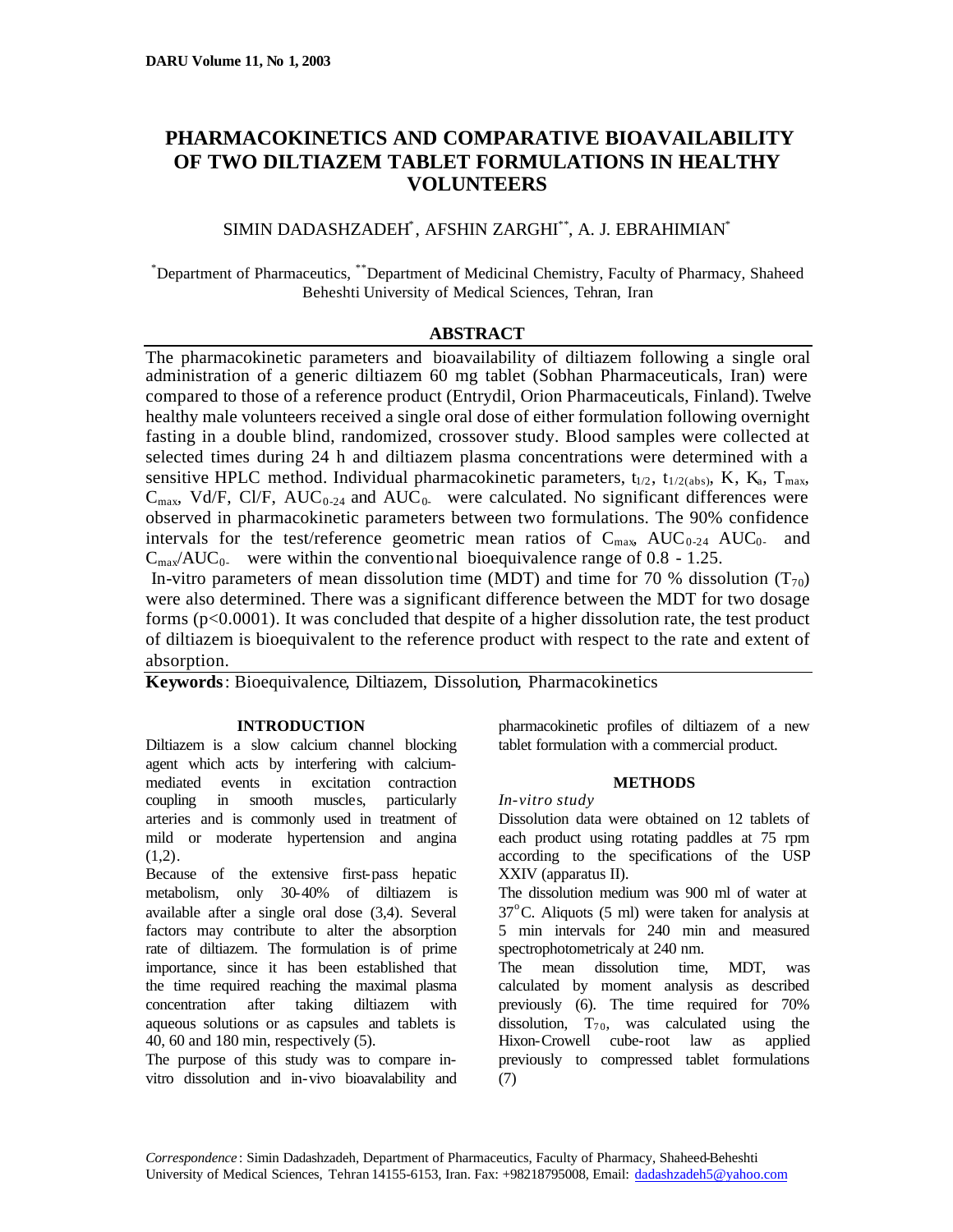# *In-vivo study Subjects*

Twelve healthy male volunteers with a mean age of  $26.5 \pm 1.9$  years and a mean weight of  $68.4\pm7.4$  kg participated in the study after giving written informed consent. All volunteers had normal examination and clinical laboratory test results, and all were not on any me dications for at least two weeks prior to and during the period of the study.

## *Drug administration and blood sampling*

The study was conducted as a double blind, randomized, crossover design in which fasting subjects took a single oral of 120 mg diltiazem hydrochloride (as two tablets) of either test product (Diltiazem 60, Sobhan laboratories, Iran) or reference product (Entrydil 60, Orion pharmaceutical, Finland) with 150 ml of tap water in each period of study.

Blood samples (5 ml) were drawn just before and at 0.5, 1, 1.5, 2, 3, 4, 6, 8, 10, 12 and 24 h after drug administration. Samples were centrifuged at 3000 rpm for 10 min and plasma samples were stored at  $-20^{\circ}$ C until analysis.

#### *Sample analysis*

Plasma diltiazem concentrations were measured by a validated high performance liquid chromatography (HPLC) method (8). To 1 mL of plasma were added 20 μl of aqueous solution of imipramine as internal standard  $(10 \text{ µgmL}^{-1})$ and 4 mL of the solution of n-hexane-ether (50:50 V/V). After vortex mixing for 5 min and centrifugation at 4000 rpm for 15 min the organic phase was separated and acidified with 200 μl of 0.01 M hydrochloric acid. The mixture was vortex-mixed for 5 min and after centrifugation the organic phase was discarded and 50 μl of aqueous phase was injected onto the column. The mobile phase was a mixture of 0.04 M ammonium chloride-acetonitriletriethyl amine (35:35:30:0.05) which was pumped at a rate of 1.6 mL/min through a μ-Bondapak C18 column and peaks were detected at 237 nm.

## *Pharmacokinetic analysis*

Diltiazem pharmacokinetic parameters were determined by non compartmental methods. Elimination rate constant (K) were estimated by the least-square regression of plasma

concentration-time data points lying in the terminal log-linear region of the curves. Halflife was calculated as 0.693 divided by K. The area under the plasma concentration-time curve from time zero to the last measurable concentration at time  $T$  (AUC<sub>0-T</sub>) was calculated using the trapezoidal rule. The area was extrapolated to infinity  $(AUC_0)$  by addition of  $C_T/K$  to  $AUC_{0-T}$  where  $C_T$  is the last detectable drug concentration. Peak plasma concentration  $(C_{\text{max}})$  and time to peak concentration  $(T_{max})$  were determined by inspection of the individual subject concentration time curves. The relative bioavailability of the test formulation was estimated as the  $AUC_0$ . ratio of the test to the reference formulation. The Wagner-Nelson method was used to estimate fractional absorption (9). Fractional absorbed data for each subject and treatment were used for estimation of the apparent absorption rate constant  $(K_a)$ . Absorption half-life  $(t_{1/2-(abs)})$ calculated by  $0.693/K_a$ .

Apparent oral clearance (Cl/F) and apparent volume of distribution (Vd/F) were calculated by equations 1 and 2 respectively:

| $Cl/F=Does/AUC_0$ . | (1)  |
|---------------------|------|
| $Vd/F = Cl/F.K$     | (2). |

## *Statistical analysis*

The in-vitro dissolution data were compared by two-tailed student's t-test. Logarithmic transformation of  $AUC_{0-24}$ ,  $AUC_{0-}$ ,  $C_{\text{max}}$ ,  $C_{\text{max}}/AUC_0$  and  $t_{1/2}$  were compared by analysis of variance for a crossover design followed by 90% confidence interval test for geometric mean of test/reference individual ratios for each parameter. Arithmetic mean for individual  $T_{\text{max}}$ differences together with its parametric (ANOVA) 90% CI was also determined. Statistical significance was defined as  $p<0.05$ .

#### **RESULTS**

The bioequivalence of 2 diltiazem formulations following a single oral administration of 120 mg using a randomized 2-way crossover design was investigated. According to in-vitro dissolution data diltiazem was released faster from reference product which exhibited a MDT of  $33.6 \pm 2.24$  min compared with  $54.3 \pm 3.79$ min of the product (Table 1). Statistical analysis showed a significant difference between the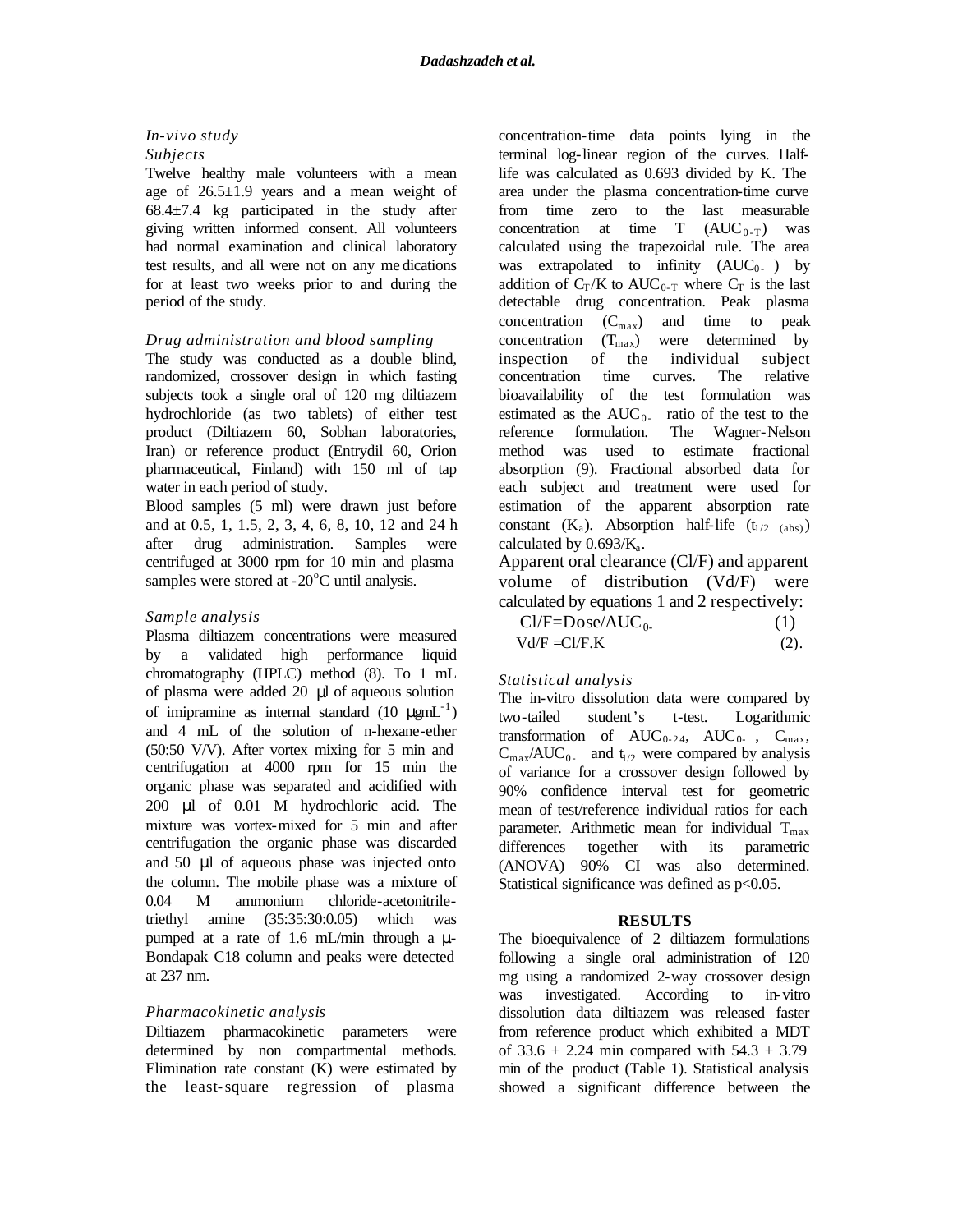MDT for two dosage forms (p<0.0001). Diltiazem were well tolerated following administration of a single oral dose of the test and reference products. No adverse effects were

reported and no significant effects on heart rate as well as systolic and diastolic arterial pressure were observed at any time with respect to the basal value.

**Table 1**. Comparative mean in-vitro dissolution data  $(\pm SD)$  for two diltiazem products  $(n = 12)$ 

| Parameter               | Product                      |                  | t-test                                                       |
|-------------------------|------------------------------|------------------|--------------------------------------------------------------|
|                         | Test                         | Reference        |                                                              |
| $MDT$ (min)             | $54.30 \pm 3.79$             | $33.60 \pm 2.24$ | P < 0.0001                                                   |
| $T_{70}$ (min)          | $92.88 \pm 2.88$             | $96.23 \pm 3.15$ | NS                                                           |
| $\sim$ $\sim$<br>$\sim$ | $\mathbf{r}$<br>$\mathbf{r}$ | $\sim$<br>$\sim$ | $\overline{\phantom{a}}$<br>T T T<br>$\cdot$<br>$\mathbf{v}$ |

SD= Standard deviation, MDT= Mean dissolution time,  $T_{70}$ = Time for 70% dissolution, NS= Non significant



**Figure 1.** Mean ( $\pm$  SD) plasma concentration-time profiles of diltiazem after administration of 120 mg ( $2 \times 60$ ) mg) oral dose as test or reference product to 12 volunteers.

**Table 2.** Mean Pharmacokinetic parameters (± SD) of diltiazem following administration of 120 mg  $(2 \times 60 \text{ mg})$  diltiazem in two different oral formulations (n=12)

| $\epsilon$ $\sim$ 00 mg/ enderein in two enforcing order commutations (if $\epsilon$ is $\epsilon$ ) |                      |                      |              |  |
|------------------------------------------------------------------------------------------------------|----------------------|----------------------|--------------|--|
| Parameter                                                                                            | Test product         | Reference product    | <b>ANOVA</b> |  |
| $C_{\text{max}}$ (ng mL <sup>-1</sup> )                                                              | $155.86 \pm 19.81$   | $151.74 \pm 23.94$   | <b>NS</b>    |  |
| $T_{\text{max}}$ (h)                                                                                 | $2.20 \pm 0.62$      | $2.46 \pm 0.58$      | <b>NS</b>    |  |
| AUC $_{0-24}$ (ng mL <sup>-1</sup> )                                                                 | $1074.95 \pm 188.81$ | $1276.05 \pm 201.69$ | <b>NS</b>    |  |
| AUC $_{0-\infty}$ (ng mL <sup>-1</sup> )                                                             | $1276.00 \pm 212.68$ | $1334.22 \pm 207.79$ | <b>NS</b>    |  |
| $T_{1/2}$ (h)                                                                                        | $5.60 \pm 1.35$      | $6.04 \pm 1.44$      | <b>NS</b>    |  |
| $T_{1/2 \text{ (abs)}}$ (min)                                                                        | $39.54 \pm 15.09$    | $32.96 \pm 14.17$    | <b>NS</b>    |  |
| $K(h^{-1})$                                                                                          | $0.13 \pm 0.04$      | $0.12 \pm 0.03$      | <b>NS</b>    |  |
| $K_a(h^{-1})$                                                                                        | $1.08 \pm 0.51$      | $1.42 \pm 0.61$      | <b>NS</b>    |  |
| $Cl/F(L Kg^{-1} h^{-1})$                                                                             | $1.41 \pm 0.37$      | $1.44 \pm 0.42$      | <b>NS</b>    |  |
| $Vd/F$ (L $Kg-1$ )                                                                                   | $11.75 \pm 4.28$     | $12.33 \pm 4.15$     | <b>NS</b>    |  |

SD= Standard deviation, ANOVA= Analysis of variance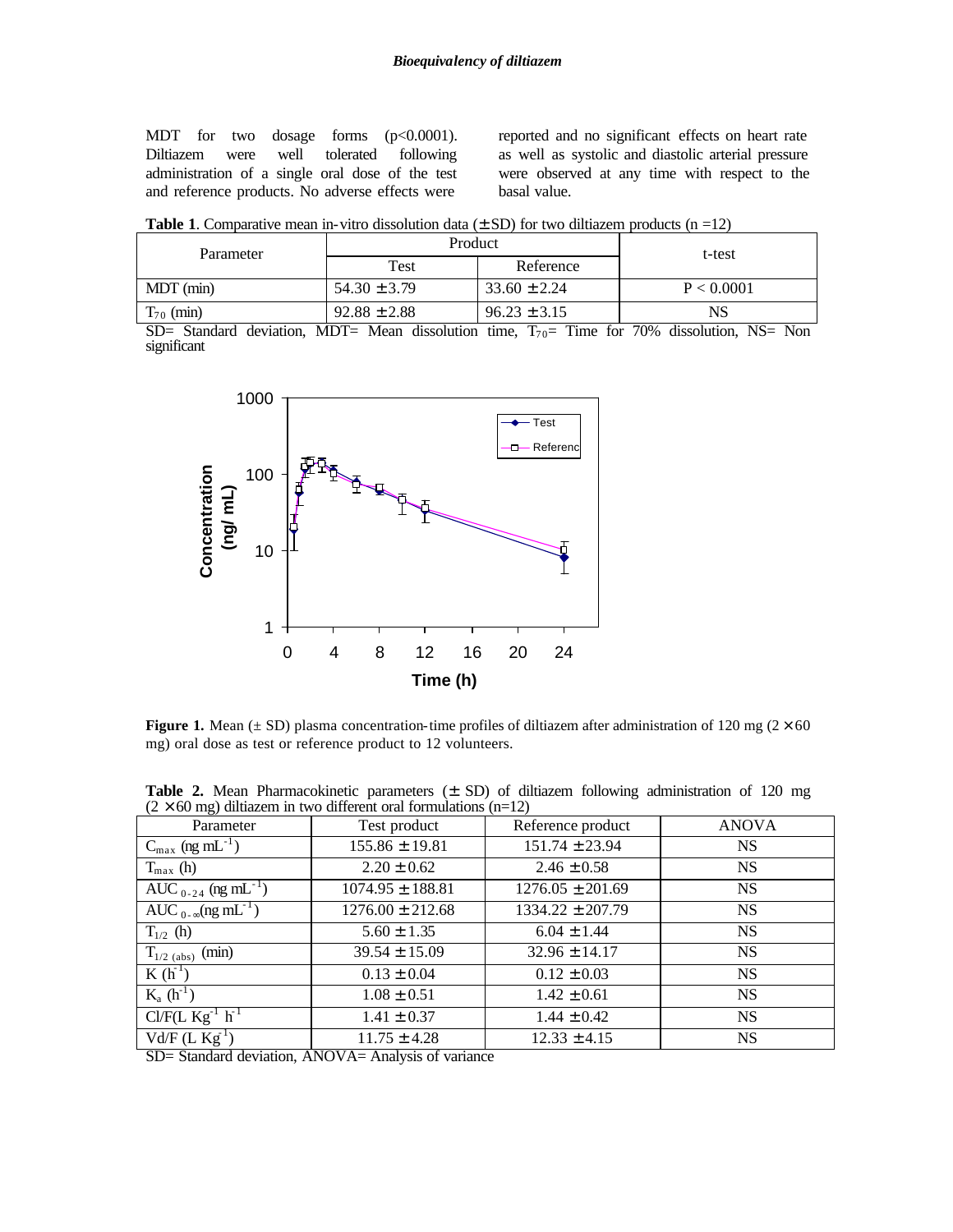| ----------------<br><b>Parameter</b>                                    | <b>Test/Reference</b> |                 |  |
|-------------------------------------------------------------------------|-----------------------|-----------------|--|
|                                                                         | Geometric. mean       | 90% Cl          |  |
| h ml<br>AUC                                                             |                       | $-1.03$<br>1.93 |  |
| h ml<br>(ng                                                             |                       | ).90 – 1.04     |  |
| $C_{\text{max}}$ (ng ml                                                 | .04                   |                 |  |
| $\text{AUC}_{0-\infty}$ (h <sup>-1</sup> )<br>$\mathbf{v}_{\text{max}}$ |                       | .OT<br>$-1.13$  |  |
| <b>Parameter</b>                                                        | <b>Test-Reference</b> |                 |  |
|                                                                         | Arithmetic. Mean      | 90% CI          |  |
| $T_{\rm max}$ (h)                                                       | $-0.16$               | $-0.56 - 0.24$  |  |

**Table 3.** Parametric 90% confidence intervals for the mean pharmacokinetic parameters of diltiazem formulations

CI= Confidence interval

The plasma concentrations of diltiazem were determined using a reported HPLC method (8). The chromatographic method yielded sharp, symmetrical and well-resolved peaks for diltiazem and I.S. without interference from endogenous plasma compounds. Diltiazem and imipramine (I.S.) were eluted after 6.8, and 11.2 min respectively.

The calibration curve for detection of diltiazem was linear over the concentration range of 5- 200 ng mL<sup>-1</sup> ( $r^2$ = 0.998) and the average recovery was about 90%. The coefficients of variation of intra-day and inter-day reproducibility of the assay were less than 10%. The limit of detection (LOD) with considering signal to noise ratio of 3 was 2 ng  $mL^{-1}$  and the limit of quantitation (LOQ) was 6 ng mL $^{-1}$ .

Figure 1 shows the mean plasma concentrationtime profiles of diltiazem after administration of both formulations to 12 volunteers. Pharmacokinetic parameters calculated from individual plasma level-time data are shown in table 2. These results are in agreement with previous reports (5,10). No significant differences were observed in  $C_{\text{max}}$ ,  $T_{\text{max}}$ , AUC<sub>0-∞</sub>, AUC  $_{0-24}$ , C<sub>max</sub>/AUC<sub>0-∞</sub>, K<sub>a</sub>, K, Cl/F and Vd/F between two formulations (p>0.05). In order to determine bioequivalence, the 90% confidence intervals for geometric mean of test / reference, individual ratios of  $C_{\text{max}}$ , AUC <sub>0-24</sub>, AUC<sub>0-∞</sub> and  $C_{\text{max}}/AUC_{0-\infty}$  were calculated, all values were within the conventional bioequivalence ranges of 0.8–1.25 (table 3).

The mean and 90% confidence interval of the difference (test-reference) of  $T_{\text{max}}$  are also shown in table 3. The mean difference was 0.16 h with a 90% confidence interval of 0.56-0.24. The stipulated bioequivalence range for the difference in  $T_{max}$  is  $\pm 20\%$  of the  $T_{max}$  of the reference product (11), which in this case corresponds to  $\pm$  0.49.

#### **DISCUSSION**

The pharmacokinetics and bioequivalence of two diltiazem formulations following a single oral dose of 120 mg were studied. The plasma concentration of diltiazem was determined using a sensitive and reproducible HPLC method which followed international standards in validation of the analytical assay.

Diltiazem exhibited a similar plasma concentration pattern after administration of either formulation. Single oral doses of 120 mg of diltiazem resulted in mean maximum concentrations of 155.86  $\pm$  19.8 and 151.74  $\pm$ 23.94 ng.  $mL^{-1}$  at 1.5-3 h following administration of the test and reference products. The AUC  $_{0-24}$  was >80% of the AUC $_{0-8}$  in all subjects, indicating adequate sampling time. The mean pharmacokinetic parameters  $(C_{\text{max}})$ ,  $T_{\text{max}}$ , K, K<sub>a</sub>, AUC<sub>0-24</sub>, AUC<sub>0-∞</sub>, Cl/F and Vd/F) were in the same order of magnitude as reported values (5, 10).

The 90% confidence intervals for geometric mean of test/reference individual ratios for  $C_{\text{max}}$ , AUC<sub>0-24</sub>, AUC<sub>0-∞</sub> and  $C_{\text{max}}$ /AUC<sub>0-∞</sub> were within the acceptance limits of bioequivalence.

The parametric point estimate of the mean difference of  $T_{\text{max}}$  between two formulations (test-reference) was 0.16 h with a 90% confidence interval of 0.56–0.24. Although this interval is slightly wider than stipulated bioequivalence range of  $\pm$  0.49 but this slight difference may not affect the conclusion of bioequivalence in the rate of absorption since the other determinants such as  $C_{\text{max}}$  and  $C_{\text{max}}/AUC_{0-\infty}$  are similar for both products.

As already mentioned, the in-vitro dissolution profiles of diltiazem from two products were also determined in this study. Although diltiazem was released faster from the reference product with a mean MDT of 33.6 min compared with 54.3 min